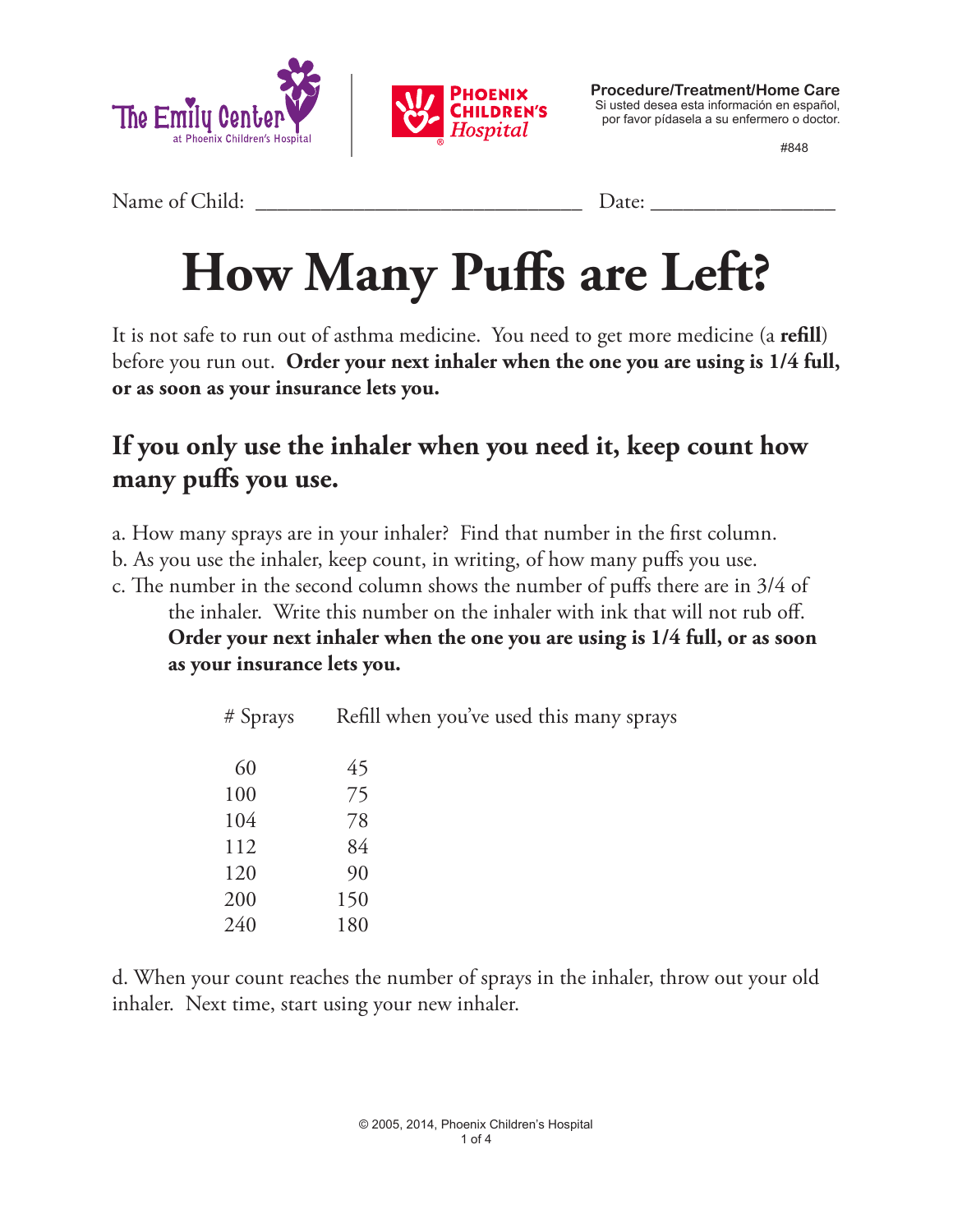#### **Now that you've read this:**

- $\Box$  Show your nurse or doctor how you can tell how many puffs are left in your inhaler. (Check when done.)
- $\Box$  Show your nurse or doctor how you can tell when to order a refill on your inhaler. (Check when done.)
- $\Box$  Tell your nurse or doctor why you have to throw out the inhaler when you use up the number of puffs it has. What if you shake it and it feels like there is more medicine inside? Can you still use that inhaler until it is empty? (Check when done.)



If you want to know more about child health and illness, visit our library at The Emily Center at Phoenix Children's Hospital 1919 East Thomas Road Phoenix, AZ 85016 602-933-1400 866-933-6459 www.phoenixchildrens.org www.theemilycenter.org Facebook: facebook.com/theemilycenter Twitter: @emilycenter Pinterest: pinterest.com/emilycenter

Disclaimer

The information provided at this site is intended to be general information, and is provided for educational purposes only. It is not intended to take the place of examination, treatment, or consultation with a physician. Phoenix Children's Hospital urges you to contact your physician with any questions you may have about a medical condition.

> Friday, March 14, 2014 • DRAFT to family review #848 • Written by Dana Valletta, PNP, RN • Illustrated by Irene Takamizu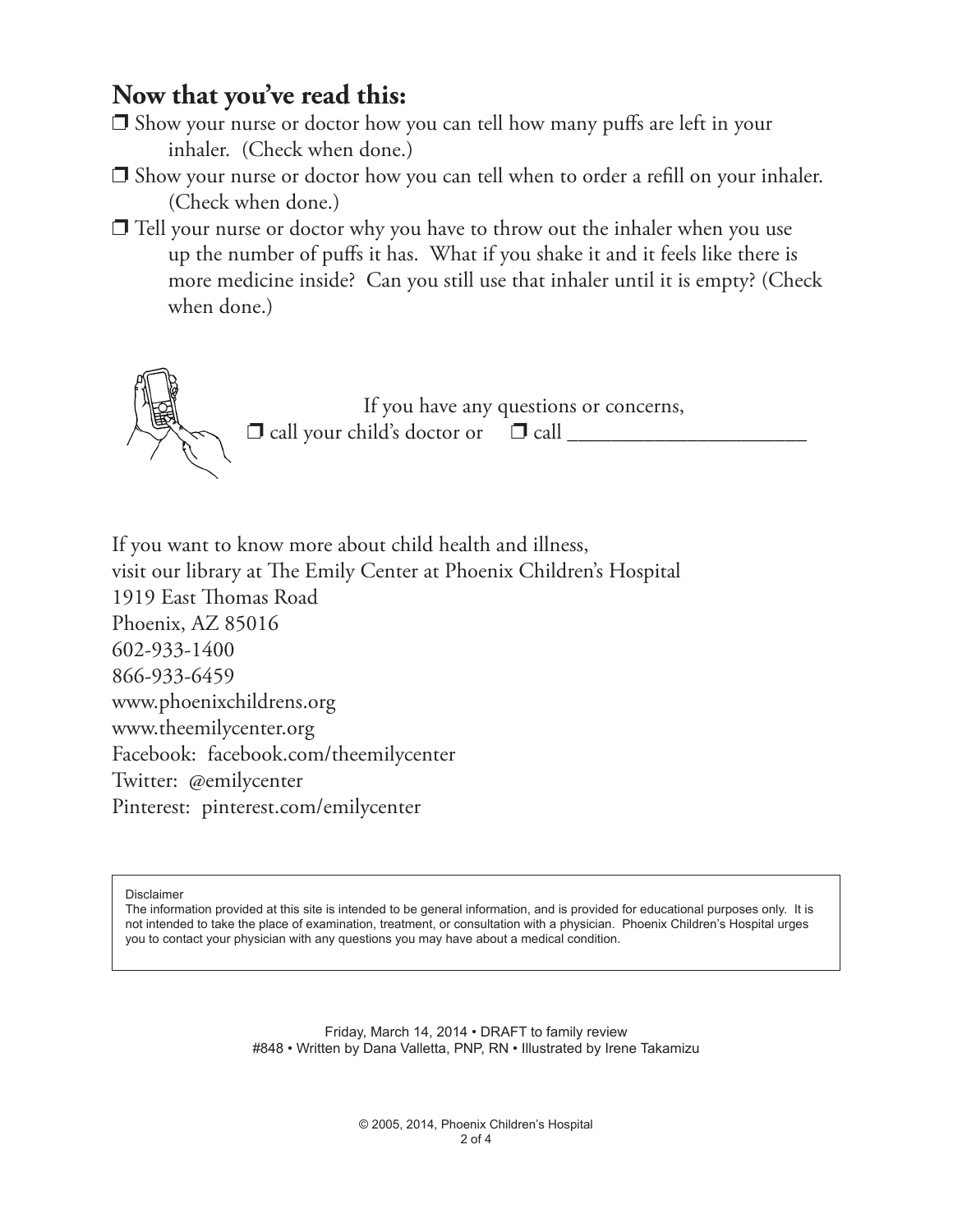



**Procedure/Treatment/Home Care** Si usted desea esta información en español, por favor pídasela a su enfermero o doctor.

#848

## **How Many Puffs are Left?**

Name of Health Care Provider:

Date returned: \_\_\_\_\_\_\_\_\_\_\_\_\_\_\_\_ D db

## Family Review of Handout

Health care providers: Please teach families with this handout. Families: Please let us know what you think of this handout.

| Would you say this handout is hard to read?                                       | J Yes      | □ No      |  |
|-----------------------------------------------------------------------------------|------------|-----------|--|
| easy to read?                                                                     | J Yes      | No<br>п.  |  |
| Please circle the parts of the handout that were hard to understand.              |            |           |  |
| Would you say this handout is interesting to read?                                | $\Box$ Yes | ⊐ No      |  |
| Why or why not?                                                                   |            |           |  |
|                                                                                   |            |           |  |
| Would you do anything differently after reading<br>this handout?<br>If yes, what? | コ Yes      | <b>No</b> |  |
|                                                                                   |            |           |  |
|                                                                                   |            |           |  |
| After reading this handout, do you have any<br>questions about the subject?       | J Yes      | No.       |  |
| If yes, what?                                                                     |            |           |  |
|                                                                                   |            |           |  |

© 2005, 2014, Phoenix Children's Hospital 3 of 4